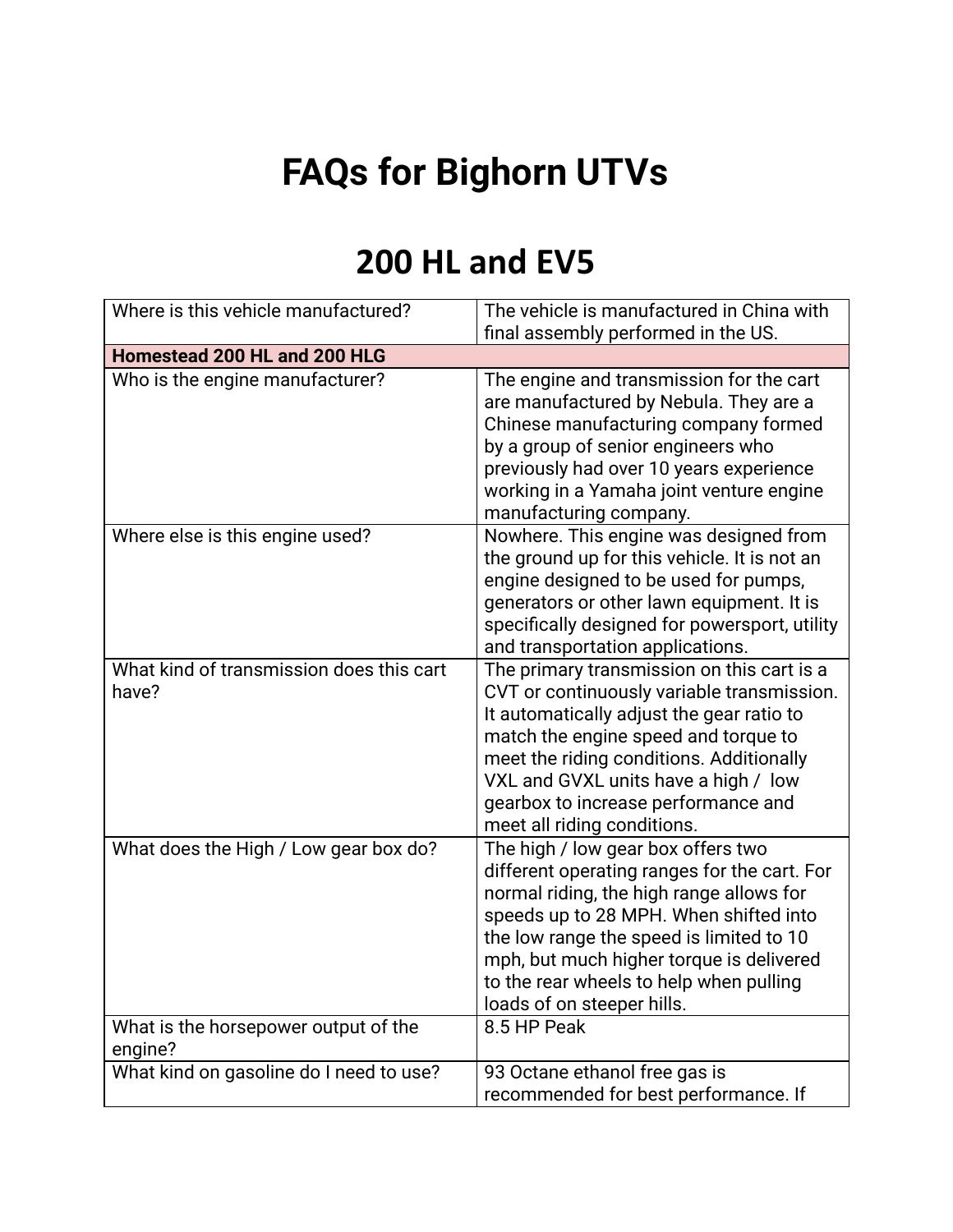|                                                  | you must use ethanol fuel, make sure to                                                    |
|--------------------------------------------------|--------------------------------------------------------------------------------------------|
|                                                  | add a fuel treatment specifically designed<br>for ethanol fuels.                           |
| What kind of engine oil should I use?            | A standard automotive grade engine oil in                                                  |
|                                                  | 10W30 or 10W40 will work best.                                                             |
| What kind of oil is used in the gear box?        | Standard 80W90 gear lube is required.                                                      |
| I there oil or other lubricant use in the CVT    | No. No oil or lubrication is required.                                                     |
| transmission?                                    |                                                                                            |
| <b>Wildcat E5 G</b>                              |                                                                                            |
| What is the horsepower of the electric<br>motor? | 7 HP steady state 13.5 HP peak                                                             |
| What is the operating range of the electric      | About 30 - 40 miles depending on load,                                                     |
| cart between charging the batteries?             | operating conditions.                                                                      |
| What kind of battery charger do I need?          | The cart comes with an onboard smart                                                       |
|                                                  | battery charger installed.                                                                 |
| How long does it take to recharge the            | If you battery charge is low, it will recharge                                             |
| batteries?                                       | to 80% in about 3 hours. It takes 8 hours to                                               |
|                                                  | fully recharge the batteries.                                                              |
| What kind of batteries does this cart use        | The cart uses 5 pieces of 12 volt 100 amp                                                  |
| and what do I need to do to maintain             | hour sealed maintenance free AGM                                                           |
| them?                                            | batteries. The only required maintenance                                                   |
|                                                  | is to properly recharge the batteries when                                                 |
|                                                  | needed.                                                                                    |
| <b>Accessories</b>                               |                                                                                            |
| Are both the gas and electric version            | Yes. Both versions share the same basic                                                    |
| available with either the dump bed or rear       | chassis so the dump bed and rear facing                                                    |
| seats?                                           | passenger seats may be used in either                                                      |
|                                                  | application. The vehicle can be ordered to                                                 |
|                                                  |                                                                                            |
|                                                  | meet your needs. Also, since the parts are                                                 |
|                                                  | interchangeable, you can order a seat kit or                                               |
|                                                  | dump bed as an accessories and change                                                      |
|                                                  | back and forth to meet your needs. The                                                     |
|                                                  | swap will take about 30-60 minutes and                                                     |
|                                                  | can be done with a few basic hand tools.                                                   |
| Can I haul a trailer?                            | Yes. All units come with a 2 in Hitch                                                      |
|                                                  | Receiver in the back. Carts with rear seats,                                               |
|                                                  | require taking off the rear seat (5-10)                                                    |
|                                                  | minutes) in order to expose the hitch                                                      |
|                                                  | receiver.                                                                                  |
| Can I add a winch if I wanted to?                | Yes. All units come with a front                                                           |
|                                                  | winch-mount.                                                                               |
| Are there different tire options available?      | Yes. Currently, the gas carts come with off<br>road tires and the electric carts come with |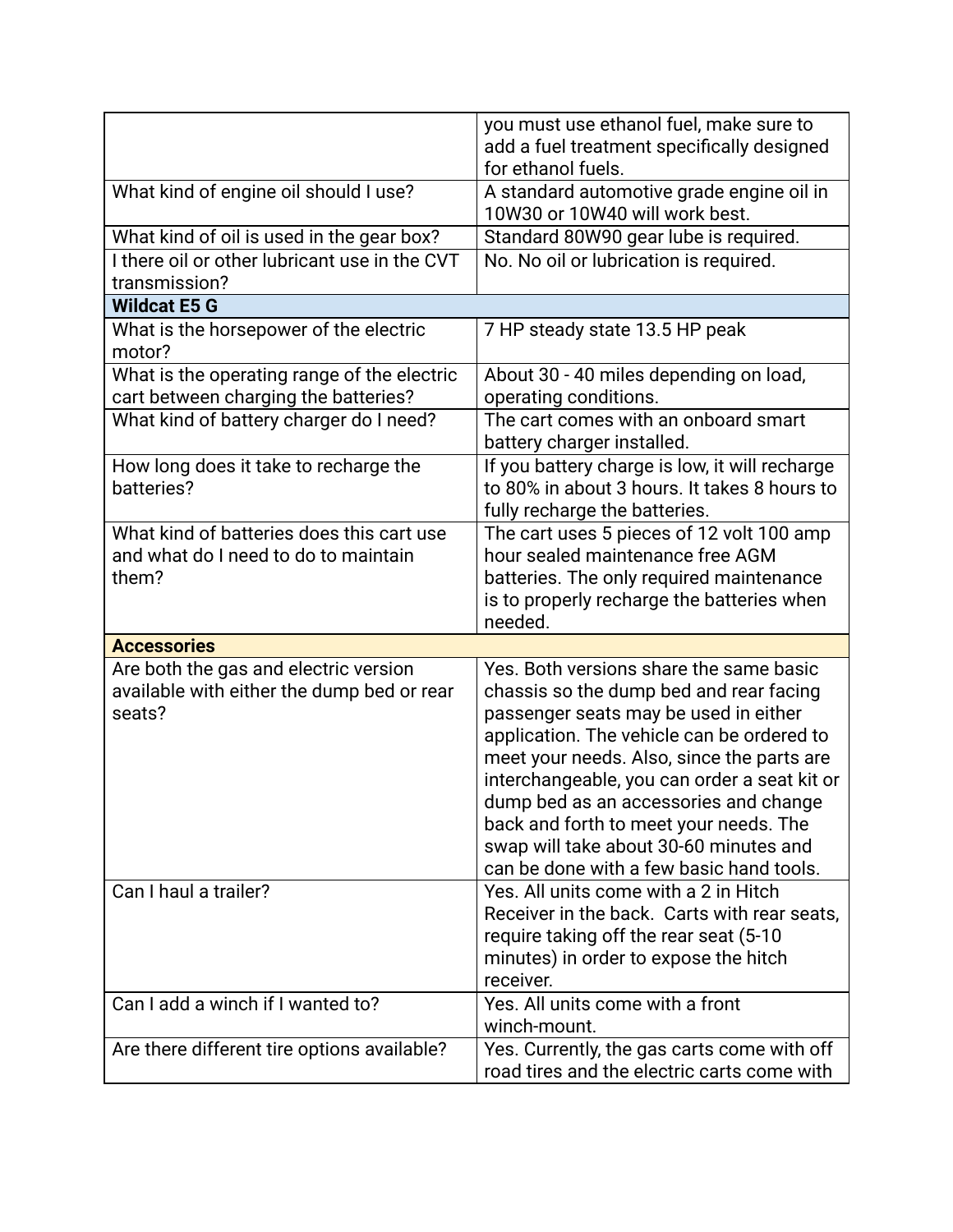|                               | a multi-purpose road tire. Other options are<br>available.                                                                                                                                                                                                                                             |
|-------------------------------|--------------------------------------------------------------------------------------------------------------------------------------------------------------------------------------------------------------------------------------------------------------------------------------------------------|
| Are these carts street legal? | Yes and no. These carts come equipped<br>with all of the necessary features and<br>equipment to meet the requirements for<br>Low Speed Vehicles. The licensing<br>requirements for LSVs vary from state to<br>state and within local jurisdictions. Check<br>local laws and requirements in your area. |
| What colors are available?    | The base color for the gas cart is red, and<br>for the electric cart is blue.<br>Other colors available via special order<br>include white, black, orange, olive drab<br>green and camo. Camo has \$100 up<br>charge.                                                                                  |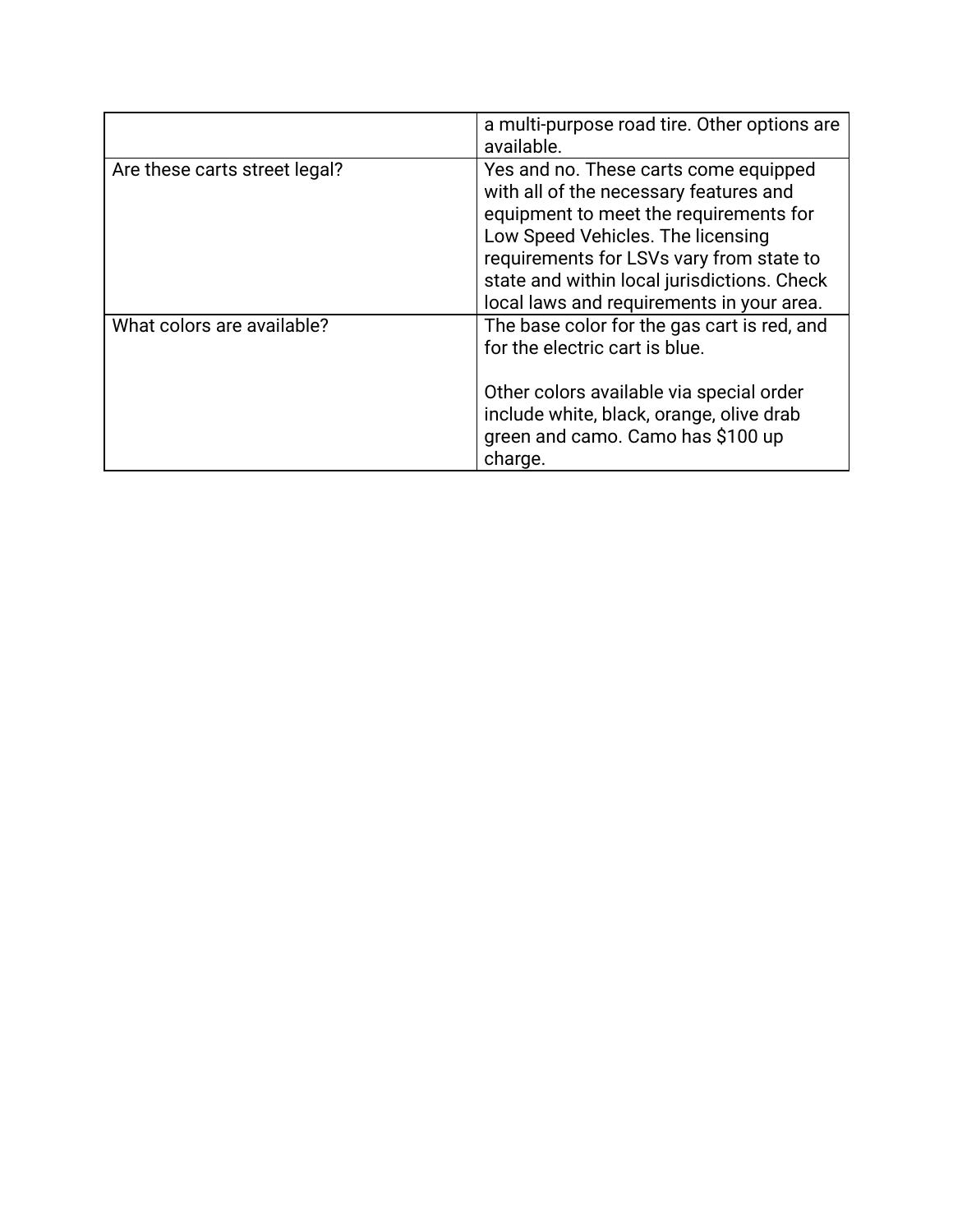## **400**

| Where is this vehicle manufactured?                            | The vehicle is manufactured in China with<br>final assembly performed in the US.                                                                                                                                                                                                                                                          |
|----------------------------------------------------------------|-------------------------------------------------------------------------------------------------------------------------------------------------------------------------------------------------------------------------------------------------------------------------------------------------------------------------------------------|
| <b>Explorer 400</b>                                            |                                                                                                                                                                                                                                                                                                                                           |
| Who is the engine manufacturer?                                | The engine and transmission for the cart<br>are manufactured by Nebula. They are a<br>Chinese manufacturing company formed<br>by a group of senior engineers who<br>previously had over 10 years experience<br>working in a Yamaha joint venture engine<br>manufacturing company.                                                         |
| Where else is this engine used?                                | Nowhere. This engine was designed from<br>the ground up for this vehicle. It is not an<br>engine designed to be used for pumps,<br>generators or other lawn equipment. It is<br>specifically designed for powersport, utility<br>and transportation applications.                                                                         |
| What kind of transmission does this cart<br>have?              | The primary transmission on this cart is a<br>CVT or continuously variable transmission.<br>It automatically adjust the gear ratio to<br>match the engine speed and torque to<br>meet the riding conditions.                                                                                                                              |
| What does the High / Low gear box do?                          | The high / low gear box offers two<br>different operating ranges for the cart. For<br>normal riding, the high range allows for<br>speeds up to 45 MPH. When shifted into<br>the low range the speed is limited to 10<br>mph, but much higher torque is delivered<br>to the rear wheels to help when pulling<br>loads of on steeper hills. |
| What is the horsepower output of the<br>engine?                | 26 HP Peak                                                                                                                                                                                                                                                                                                                                |
| What kind on gasoline do I need to use?                        | 93 Octane ethanol free gas is<br>recommended for best performance. If<br>you must use ethanol fuel, make sure to<br>add a fuel treatment specifically designed<br>for ethanol fuels.                                                                                                                                                      |
| What kind of engine oil should I use?                          | A standard automotive grade engine oil in<br>10W30 or 10W40 will work best.                                                                                                                                                                                                                                                               |
| What kind of oil is used in the gear box?                      | Standard 80W90 gear lube is required.                                                                                                                                                                                                                                                                                                     |
| I there oil or other lubricant use in the CVT<br>transmission? | No. No oil or lubrication is required.                                                                                                                                                                                                                                                                                                    |